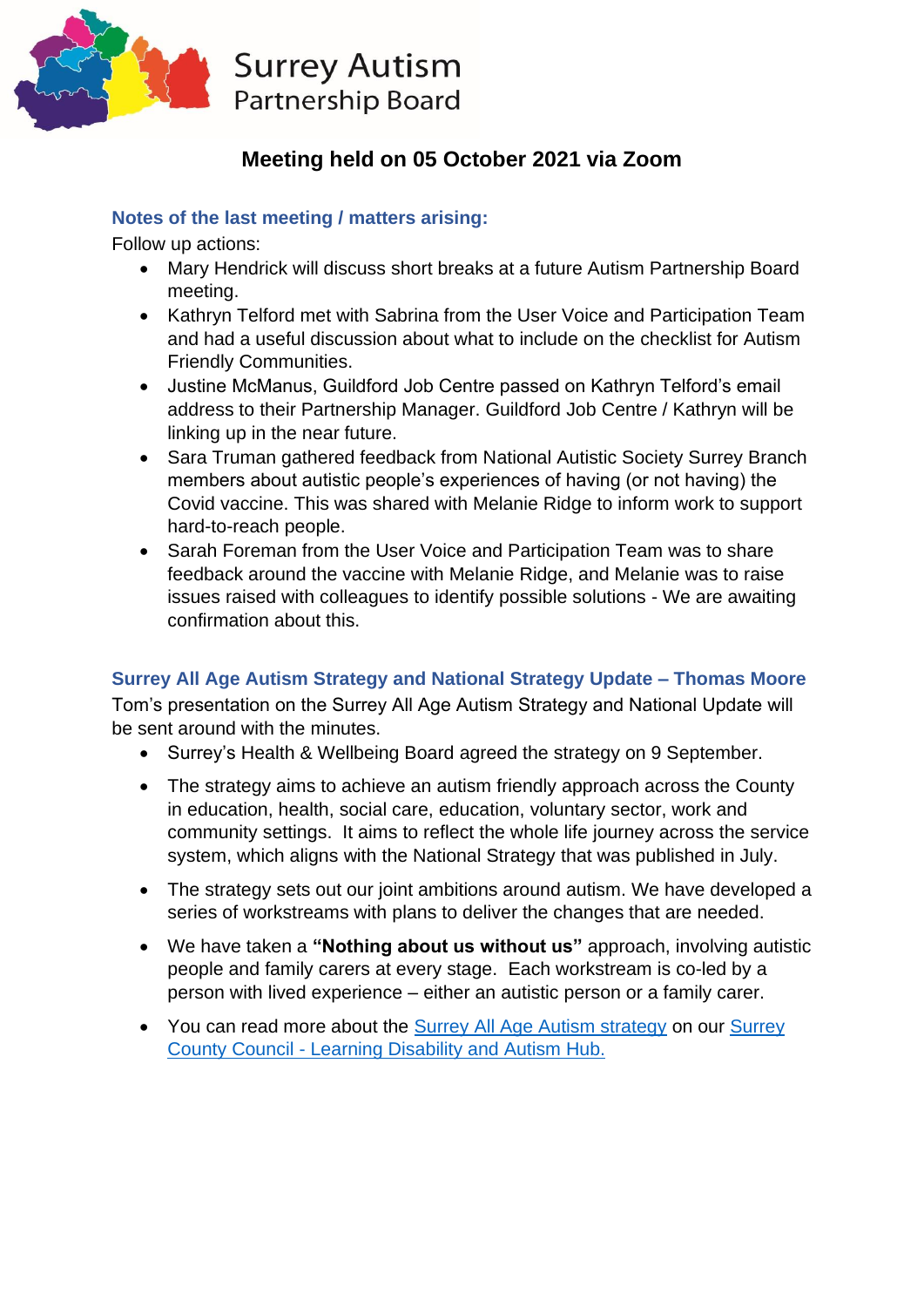

# **Housing and Independent Living – Helen Hunt**

Helen Hunt's presentation on housing and independent living has been sent round with the minutes.

- Helen is the lead for the All-Age Autism Strategy housing and independent living workstream. She outlined the work underway in this workstream – see slides.
- Helen discussed the need to get a better understanding of demand for supported living, to develop schemes accessible for autistic people with different kinds of needs.
- Helen outlined work with Waverley Borough Council to look at housing processes and how autism accessibility could be improved.
- Tom explained that the British Standards Institute have put together a draft guideline about design of buildings to improve access for neurodivergent people. They are asking for input, and it would be good to get as many comments as possible, to make sure their guideline reflects what people really need from building design.
- Tom will circulate a request for comments, please respond if you can, and Tom will feed our input back to British Standards Institute.
- Rebekah, co-chair said that staff in supported living settings need to have a better approach to dealing with behavioural problems. There needs to be better training and supported living buildings should have a sensory room.
- $\triangleright$  Tom said that there is training for supported living staff to understand autism and also around positive ways to support people whose behaviour may cause concerns. We need to make sure supported living services take up the training. It is important that we minimise the need for physical intervention and support people to get their needs met in ways that do not create high risks. Sensory rooms will not be available in every supported living scheme but may be available in some. Sensory ways of supporting people should be available wherever they are needed.

# **Education and Preparing for Adulthood - Susan Harris**

Susan's presentation on education and preparing for adulthood will be sent round with the minutes.

- Susan Harris is the Principle Educational Psychologist and autism strategy lead from Send services.
- Susan described then new Children's Autism Partnership Board which has had two meetings, and the Children and Young People Reference Group. It would be useful for the Children's and Adult's Partnership Boards to have good links and to hear about each other's work.
- Susan outlined the action underway in the workstream see slides.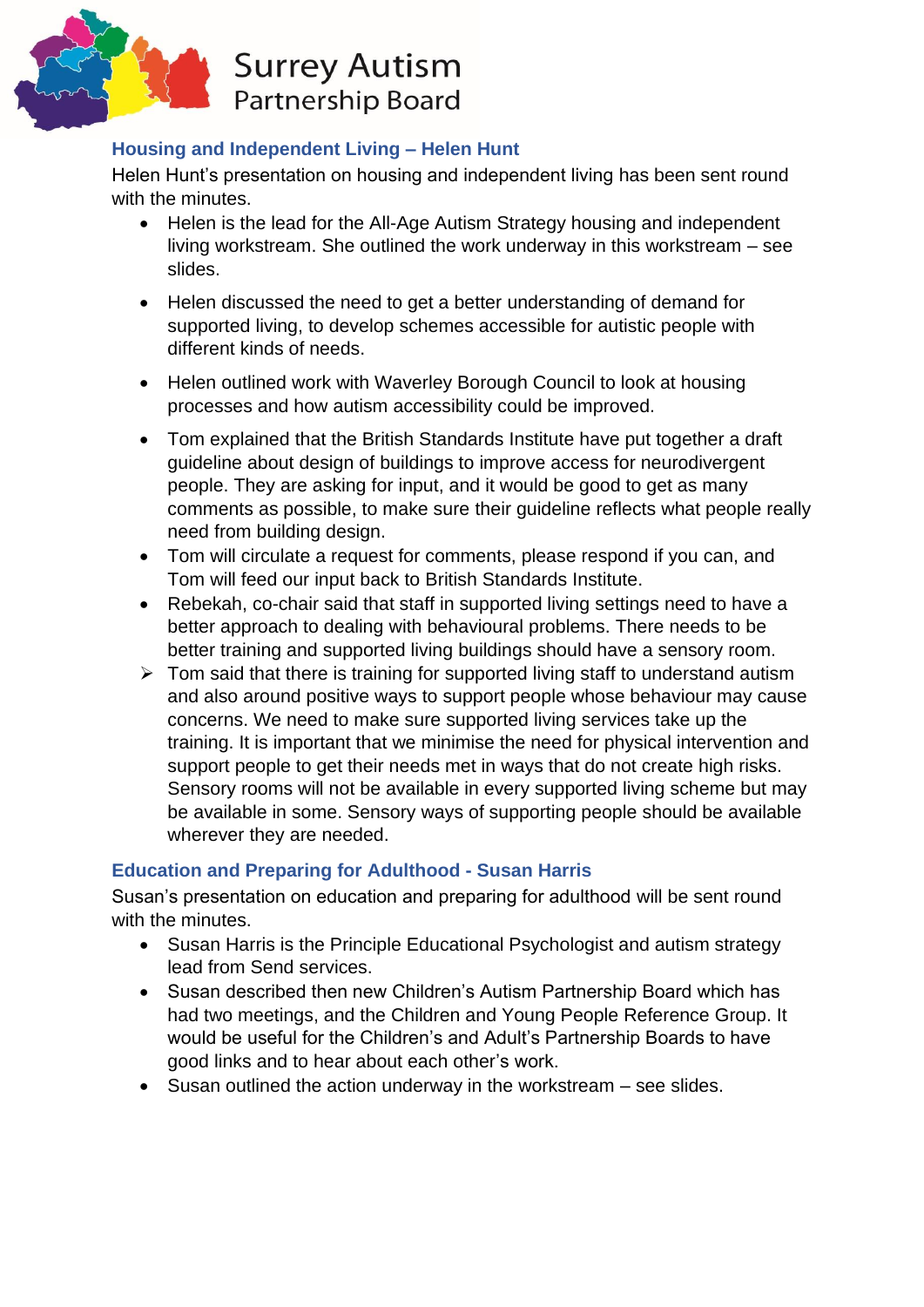

**Surrey Autism Partnership Board** 

### **Questions and Answers**

**Question 1.** Rebekah, Co-Chair said that there is often confusion over what the parent job is and what the school's job is?

**Answer:** Susan said that they will be clearly outlining the expectations for what schools should deliver.

**Question 2.** Carol Teunon, National Autistic Society said that with the focus on the preparation for adulthood, more academically able autistic people, particularly when they are diagnosed late can fall through the gaps. People may need support with developing independent living skills though they appear able. This may still be the case in people's twenty's after they have left formal education.

**Answer:** Liz Williams, Convenor agreed and said that for people who live with parents until adulthood, external support to learn independent living skills may still be needed later in the person's life, once parents become elderly. Skills training needs to be available throughout adulthood.

# **Autism Training – Mike Leat and Laura Williams**

Mike and Laura's presentation on autism training will be sent around with the minutes.

- Mike introduced the Autism by Experience project this is a team of thirteen people, twelve of whom are autistic adults. They received a grant from Surrey County Council to develop training materials. All the team members are paid for their work.
- The team is currently part of Clear Communications People, but the plan is for Autism by Experience to set up as a separate company.
- The team has been delivering online training workshops and has developed a series of handouts to help people in a range of roles to understand autism.
- If you have any questions, or would like to enquire about training please email: [training@communicationpeople.co.uk](mailto:training@communicationpeople.co.uk)

# **Questions and Answers**

**Question 1:** Tom asked if Autism by Experience could deliver training that reflects the Skills for Care Core Capabilities Framework?

**Answer:** Mike said that they are very familiar with this framework and would be able to support with training.

**Question 2:** Christina Earl, Surrey Choices asked about the training materials – are people able to buy them? Or do they come with the training? **Answer:** Mike advised that they are all free to download from their website.

# **About Other Business**

• Liz Williams introduced herself as the new Strategic System Convenor for Surrey County Council. Welcome Liz!